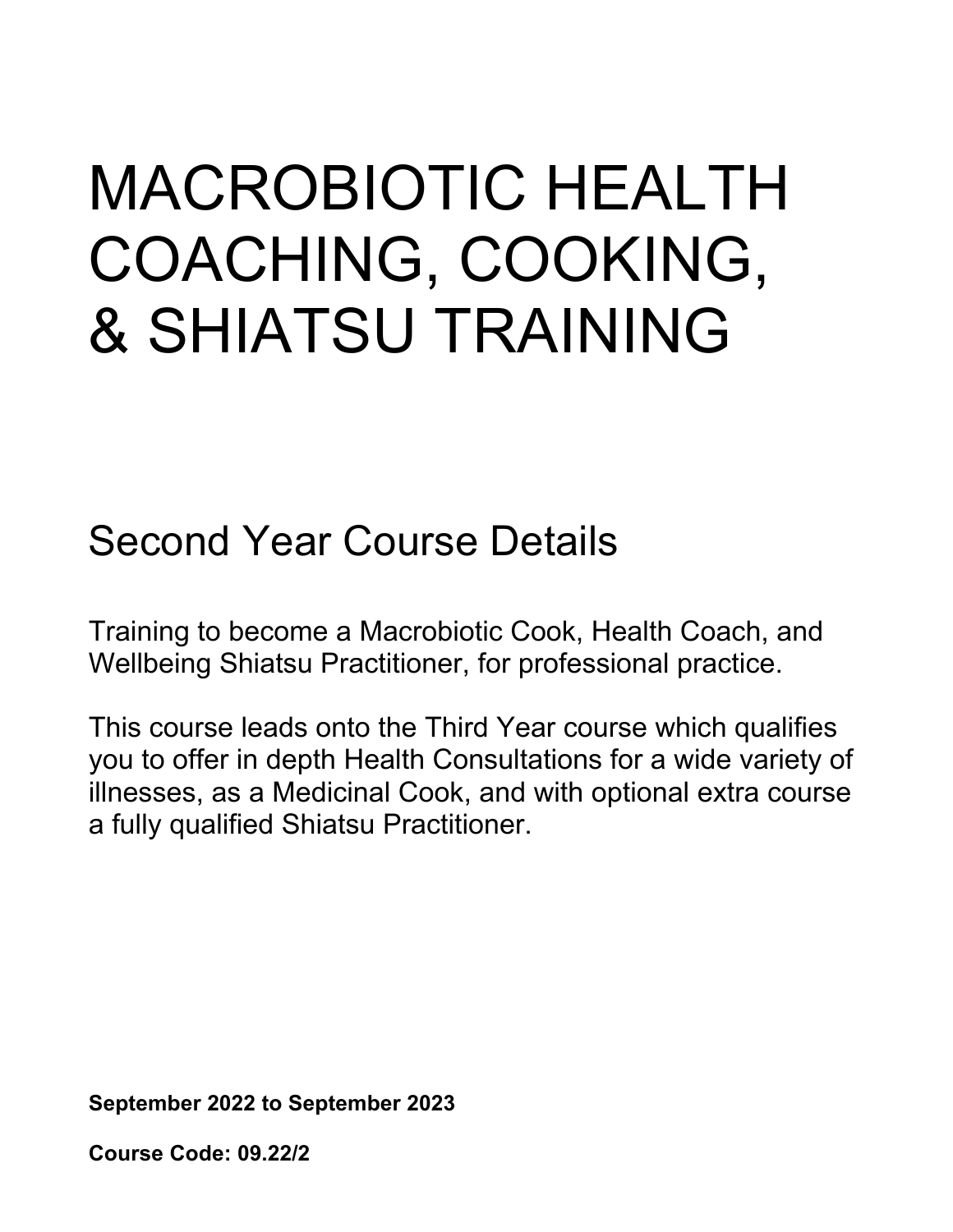## Second Year Course Details

### Course Overview

The aim of the second year course is to deepen your understanding of a holistic macrobiotic approach to life and health, and to learn the skills to offer professional cooking and healing to others. By the end of the course you will be an excellent Macrobiotic Cook, able to cook amazingly delicious and healthy food for clients, groups, retreats and in restaurants, and a Health Coach able to guide individuals in achieving greater health, knowing how to help with many common health problems, and guide people to a happier and more fulfilling life. You will also qualify as a Wellbeing Shiatsu practitioner, able to start a practice in giving shiatsu for relieving stress and tension and promoting general wellbeing.

For those of you looking for a new career, many of the school's graduates have started businesses as Health Coaches, Macrobiotic Cooks or Cooking Teachers at the end of the second year course, and some have used some of their income to help finance their third year course.

A Health Coach gives clients practical advice on how to improve health and wellbeing, with specific advice on diet, lifestyle, exercise and emotional healing. With rising awareness of the importance of health, there is an increasing demand for professional advice offering in depth guidance on a healthier way of living. As a Health Coach you can also offer individual or group cooking classes, as well as Wellbeing Shiatsu treatments (giving you three ways of helping people, and three income streams).

As a Macrobiotic Cook you will have the skills to cook for individuals, groups, events and in cafes or restaurants, using a wide variety of ingredients to create attractive and flavourful dishes and meals that are also supportive of better health. There are a range of hands-on cooking classes, with an emphasis on developing a professional standard of cooking and presentation. There will be home assignments preparing a range of macrobiotic dishes and cooking for clients, and you will be invited to assist our main cooks cooking on modules of other courses.

As a Wellbeing Shiatsu Practitioner you will be able to give relaxing and rejuvenating treatments that people will love receiving! Using your knowledge of the meridians from the Foundation Year course, you will learn how to support Ki flow and relieve minor health problems with your healing hands.

There will be further study and practice of Counselling Skills, developing your confidence and skills in interviewing and guiding other people, and in assisting clients' emotional healing.

The course will also help you to develop your own physical, emotional and spiritual health through the daily practice of macrobiotics. In so doing you will become a much more effective healer and guide for others, as well as being able to offer help to your family and friends.

Students' emotional growth continues to be an important part of the training. During the second year course you are supported in becoming aware of your deeper core emotional patterns, and to work on healing these. We shall take an in-depth look at the emotional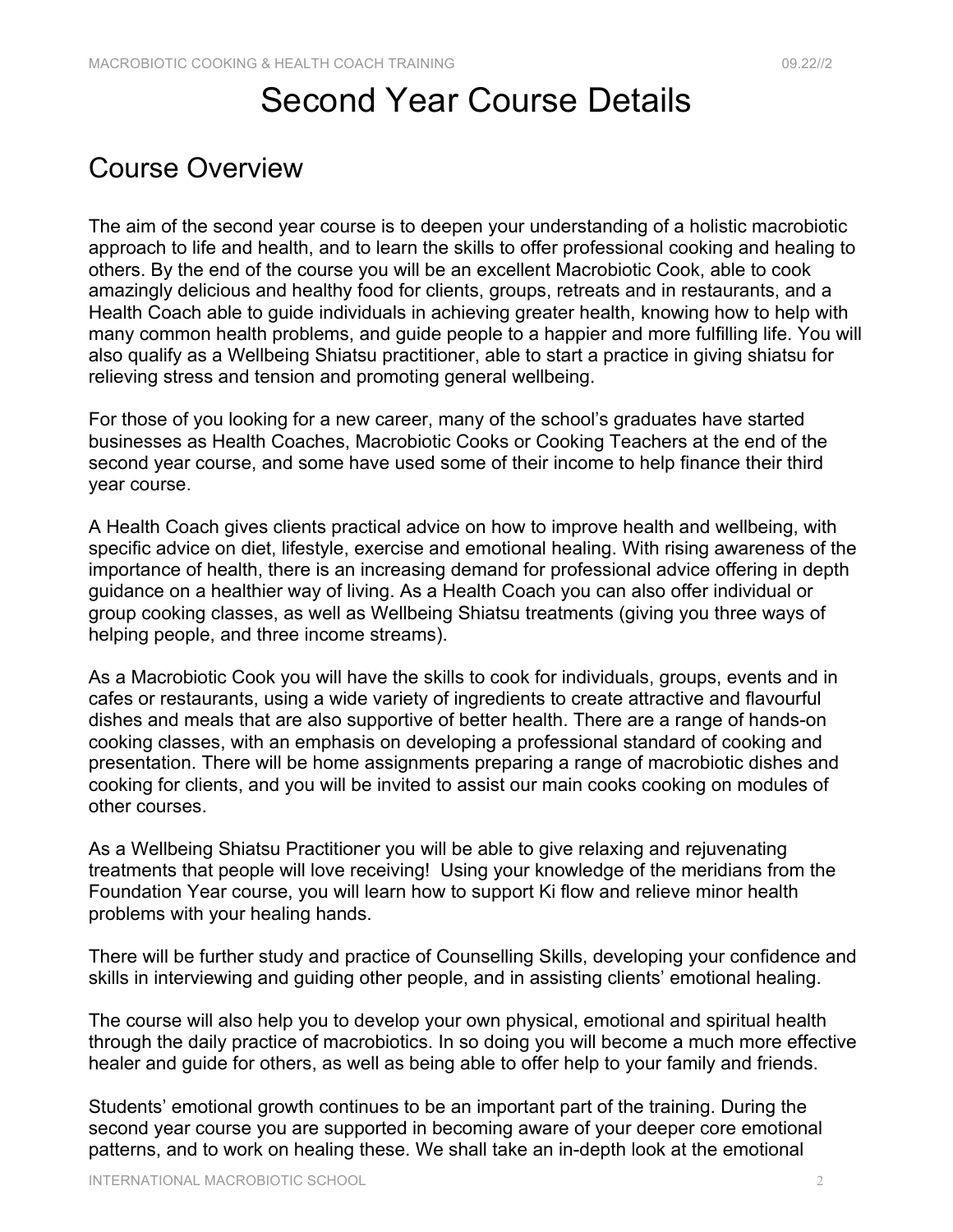experiences that create deeply held fear, anger, grief and other Five Transformational emotional imbalances, and will look practically at how to heal each. We shall also be looking at how to develop both our inner feminine and masculine energies and to find the right personal balance between these, and using chakra breath work as an amazing tool in releasing old emotions.

Health Studies will build your knowledge of the macrobiotic understanding of the causes and healing of a wide range of common health problems, and you will be interviewing people with health problems so that you learn for yourself the kinds of imbalances, health and emotional history that have led to these problems developing. There will also be teaching on Western anatomy and physiology, current Western nutritional theories, and creating a business in catering, teaching cookery, and health coaching.

The main teachers for the course are Oliver Cowmeadow, Dilek Shore and Kirsty Hurd-Thomas teaching shiatsu, Keith Belliss teaching western anatomy and physiology, and cooking classes led by Lara Holmes. Susanne Uren will be teaching a women's group. The amount of time needed for homework will be slightly more than in the first year.

When you have fully completed the Second Year Course you will be eligible to apply for accreditation with the Macrobiotic Association UK, to join their register of Macrobiotic Practitioners as a Macrobiotic Health Coach & Cook, and to advertise yourself on the association website.

Second year graduates usually continue onto the Third Year course, training to become a Macrobiotic Health Consultant, able to guide individuals in their healing of a very wide range of specific illnesses and life difficulties. The Third Year course also trains you as a Medicinal Cook with the skills to cook for people recovering from a wide range of diseases. It is possible to be working as a Health Coach or cook during this year, and some students have used this to help finance their third year course.

We have included as many practical details on this training as possible in these Course Details, but if there is anything else you want to know, please ask us.

### Dates

There are seven modules of 4 days and an eighth module of 3 days, each starting at 6.00 pm on the first evening with dinner, and ending at 3.00 pm on the last day. There is a total of 31 days of teaching.

```
2022
September 28^{th} – October 2^{nd}November 9^{th} – 13<sup>th</sup>
2023
January 11<sup>th</sup> – 15<sup>th</sup>
February 15^{th} - 19^{th}March 15^{th} – 19<sup>th</sup>
April 26^{\text{th}} – 30^{\text{th}}June 14^{th} - 18^{th}September 6<sup>th</sup> to 9<sup>th</sup>
```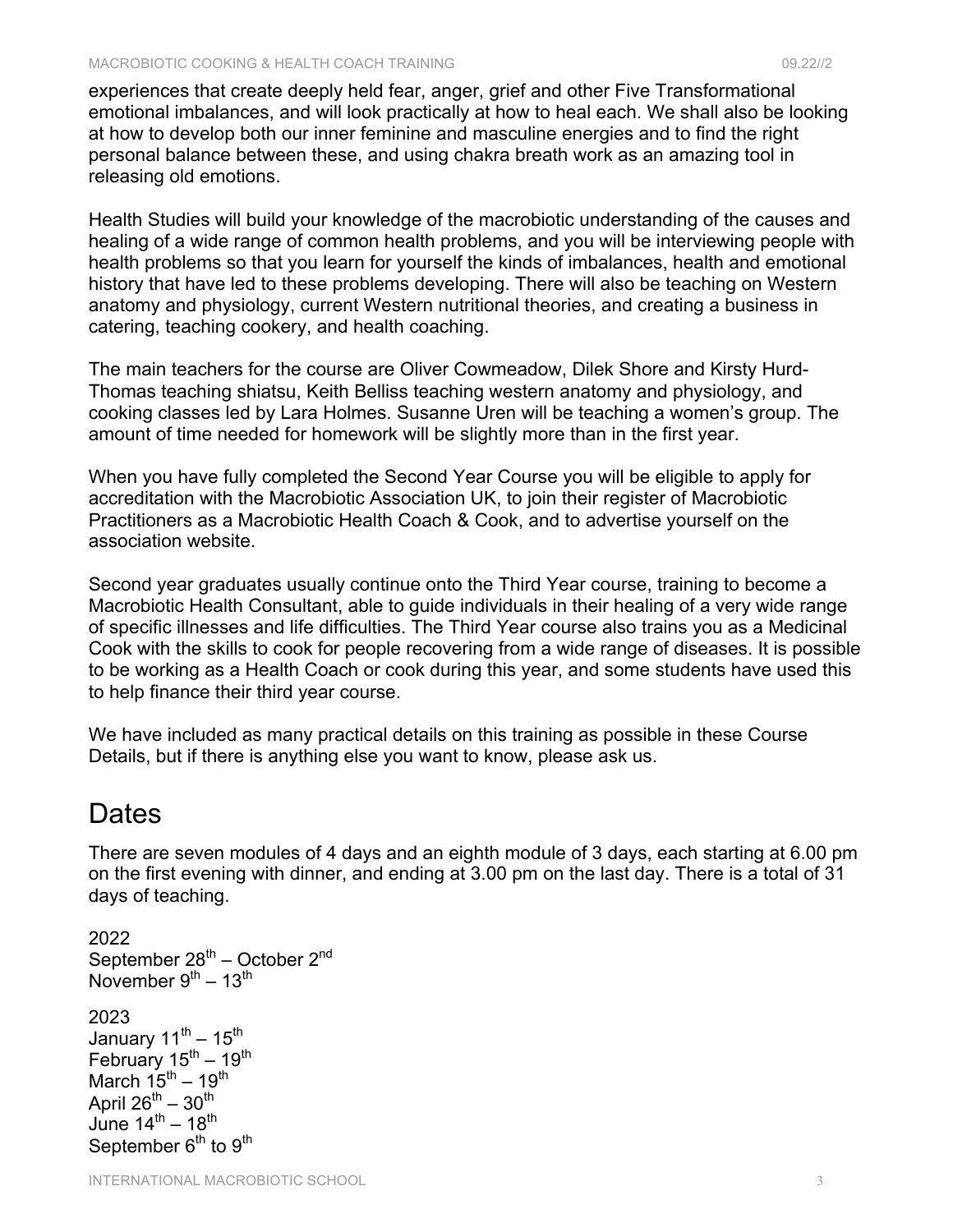### Times

Each teaching block begins with supper at 6.00pm on the first day, and ends at 3.00pm on the last day. We know that some of you have big distances to travel, but please make sure that you are able to attend fully for all of these times. Arriving late or leaving early is disruptive for the whole group and you will miss important learning. Please do not plan other events during the course modules so you can fully focus on the studies and your personal development.

### Fees and Paying in Instalments

The full fee for the course, including all teaching and meals, not including accommodation, is £4030. This is payable as a deposit of £750 which will secure your place on the course, and then either one payment of £3280 paid by August 28<sup>th</sup>, or by 12 monthly instalments of £277.50 payable by standing order from September  $20<sup>th</sup>$  2022 to August  $20<sup>th</sup>$  2023. The instalments include a £50 administration fee.

If you want to pay by instalments you can tell us on your Application Form. The Payment Schedule at the end of these details provides the information you need to make bank transfers and set up Standing Orders.

Please note the following conditions of enrolment:

- 1. Deposits are not refundable after August  $28<sup>th</sup>$  2022. An interview and administration fee of £150 will be withheld from deposit refunds made before this date.
- 2. The balance of the course fees must be paid, or standing order agreement set up by August  $28^{th}$  2022.
- 3. Once a course has started students are financially committed to paying the whole course fee, whether the balance of fees have been paid in one payment of are being paid in instalments. Refunds cannot be given should a student leave the course.
- 4. Course fees are not normally transferable to another course.
- 5. All bank fees incurred by overseas transfers are to be paid by you (both your bank fee and our bank fee).

### Accommodation

The cost for accommodation at the time of writing this programme ranges between £22 and £49 per night. There is a reduced fee for bringing your own bedding. A room to yourself is possible, depending on availability. Please see the website for current prices, found on the 'Information' tab drop down menu, and contact the office to find out availability before making payment.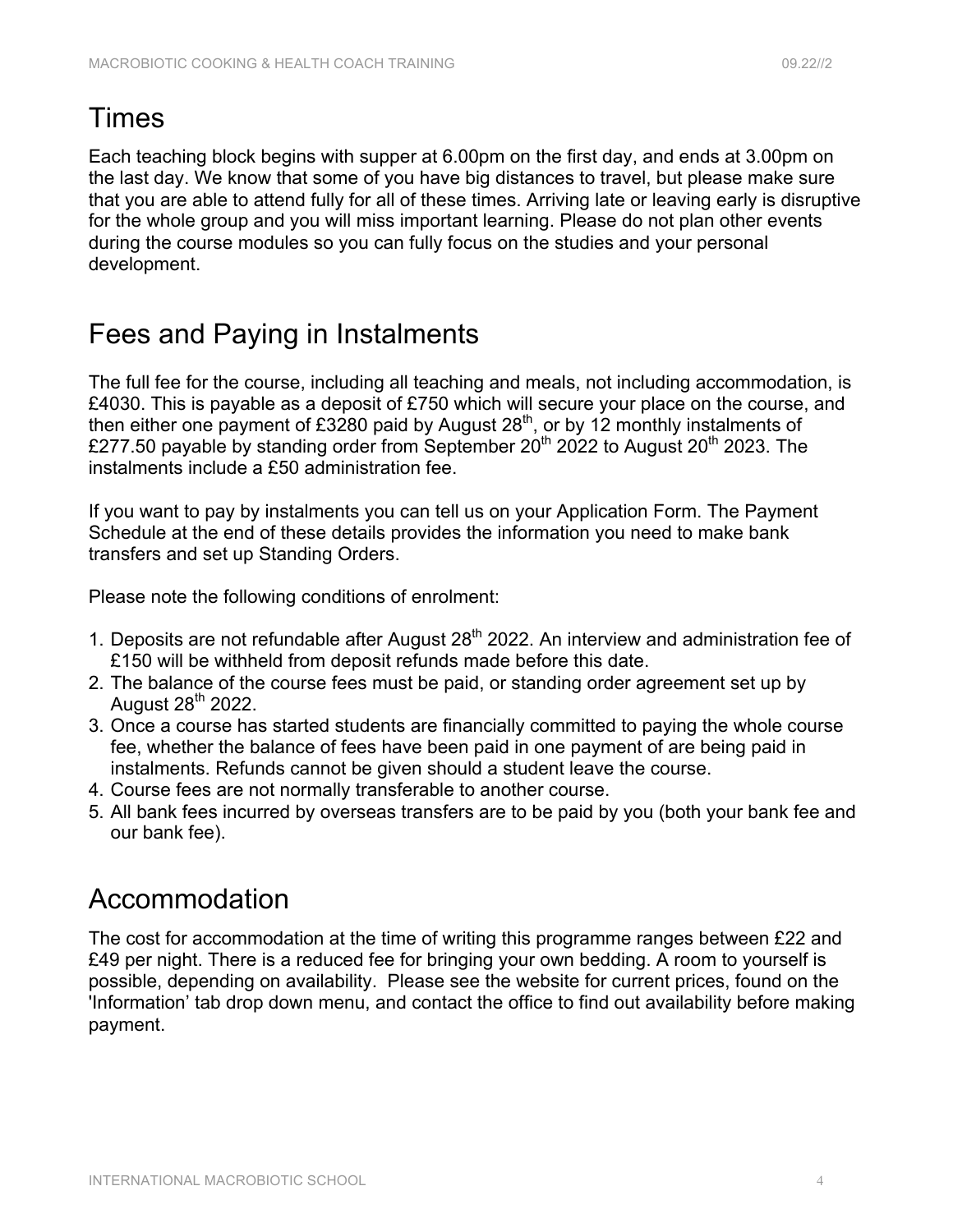### Applying For A Place On This Course

Please fill in the application form at the end of these course details and give to the school. You will be expected to complete all the Foundation Course requirements before the Second Year Course starts.

### Meals

During the teaching modules all meals will be provided using the best quality organic and local foods wherever possible. Most meals will be cooked for the group by our own caterers, some will be cooked during cooking classes.

### Course Layout

The layout of a typical teaching block will look like this, with some variations according to the group's particular needs.

| First day |                                                                       | 6.00 - 7.30 Sharing supper together<br>7.30 – 9.00 Introducing the weekend, checking on progress with homework,<br>personal sharing and progress reports.                                      |
|-----------|-----------------------------------------------------------------------|------------------------------------------------------------------------------------------------------------------------------------------------------------------------------------------------|
|           | 9.00 - 10.00 Breakfast<br>$1.00 - 3.00$ Lunch<br>$6.00 - 7.30$ Supper | Middle days 8.00 - 9.00 Morning exercise or learning shiatsu<br>10.00 - 1.00 Classes or workshops<br>$3.00 - 6.00$ Classes or workshops<br>7.30 - 9.00 Tutorials in small groups               |
| Last day  | $9.00 - 10.00$ Breakfast                                              | 8.00 - 9.00 Morning exercise or learning shiatsu<br>10.00 - 1.00 Classes or workshops<br>1.00 - 2.00 Lunch and clearing up<br>2.00 - 3.00 Homework setting, feedback forms and final sharings. |

### Second Year Syllabus

Please note that all teaching is in English, but we shall make every effort to help students whose first language in not English.

### HEALTH STUDIES

 $\triangleright$  Deeper study of the theory of the Five Transformations of Energy, and the design of specific healing diets, foods, dishes and cooking styles. Practice in designing healing regimes for different imbalances and illnesses.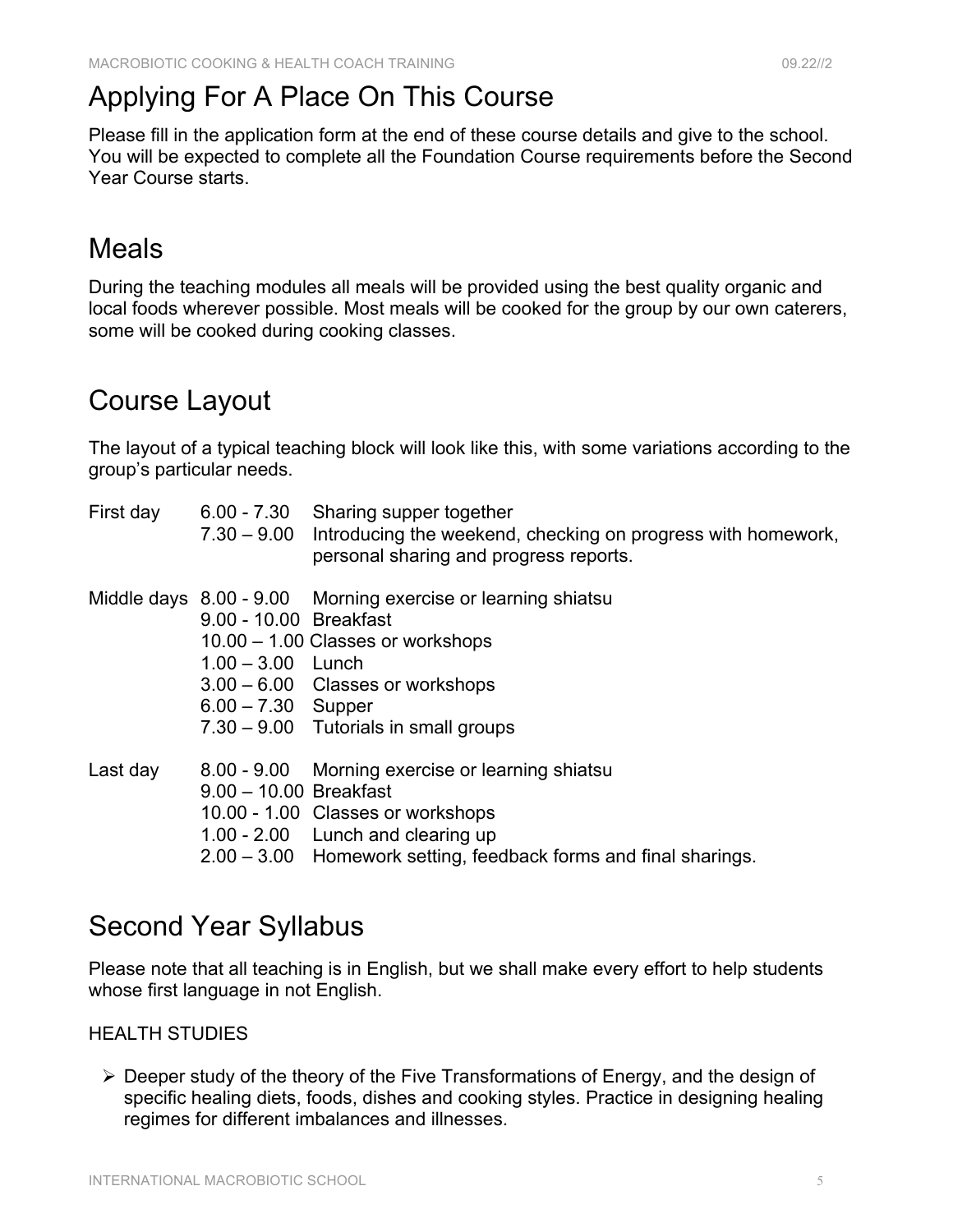- $\triangleright$  How to make external compresses useful for particular imbalances and health conditions for home or professional use.
- $\triangleright$  In depth study of a wide range of common health problems, their underlying energetic imbalances and physical and emotional causes, healing, and specific remedies. To include in depth understanding of digestive, respiratory and muscular systems, and women's and men's health.
- $\triangleright$  Regular practice of giving health coaching in class and at home, building your experience and practical skills on how to guide and help family, friends and clients towards greater health and wellbeing.

#### PHILOSOPHY

- $\triangleright$  George Ohsawa's ideas on the development of consciousness, and his conception of the Seven Levels of Consciousness (or Judgement).
- $\triangleright$  Stages of spiritual development, and exercises and meditations to develop greater awareness of one's own spiritual nature.
- $\triangleright$  How to guide clients towards manifesting their inner spirit and direction in life, for greater health, happiness and fulfilment.

#### **DIAGNOSIS**

- $\triangleright$  More in depth study and practice in using all the diagnostic methods studied on the Year One course.
- $\triangleright$  Intuitive diagnosis of the Five Transformation emotions, and deep emotional patterns developed within a person's early life, and how to help clients break these patterns for a more loving and fulfilling life.
- $\triangleright$  Diagnosis using discolouration, skin problems, injuries and other signs along the meridian pathways.
- $\triangleright$  Diagnosis of organ Ki using Back Area diagnosis.
- $\triangleright$  Diagnosis of constitution and condition looking at the hands and feet.
- $\triangleright$  Abdominal palpation of the physical and energetic state of the internal organs.
- $\triangleright$  Sclera diagnosis using the whites of the eyes to see what is happening in the internal organs.

### COOKING

 $\triangleright$  Further study of using the ingredients and cooking styles of the Five Transformations to create meals with five different energies, for seasonal eating and for healing specific imbalances and health problems.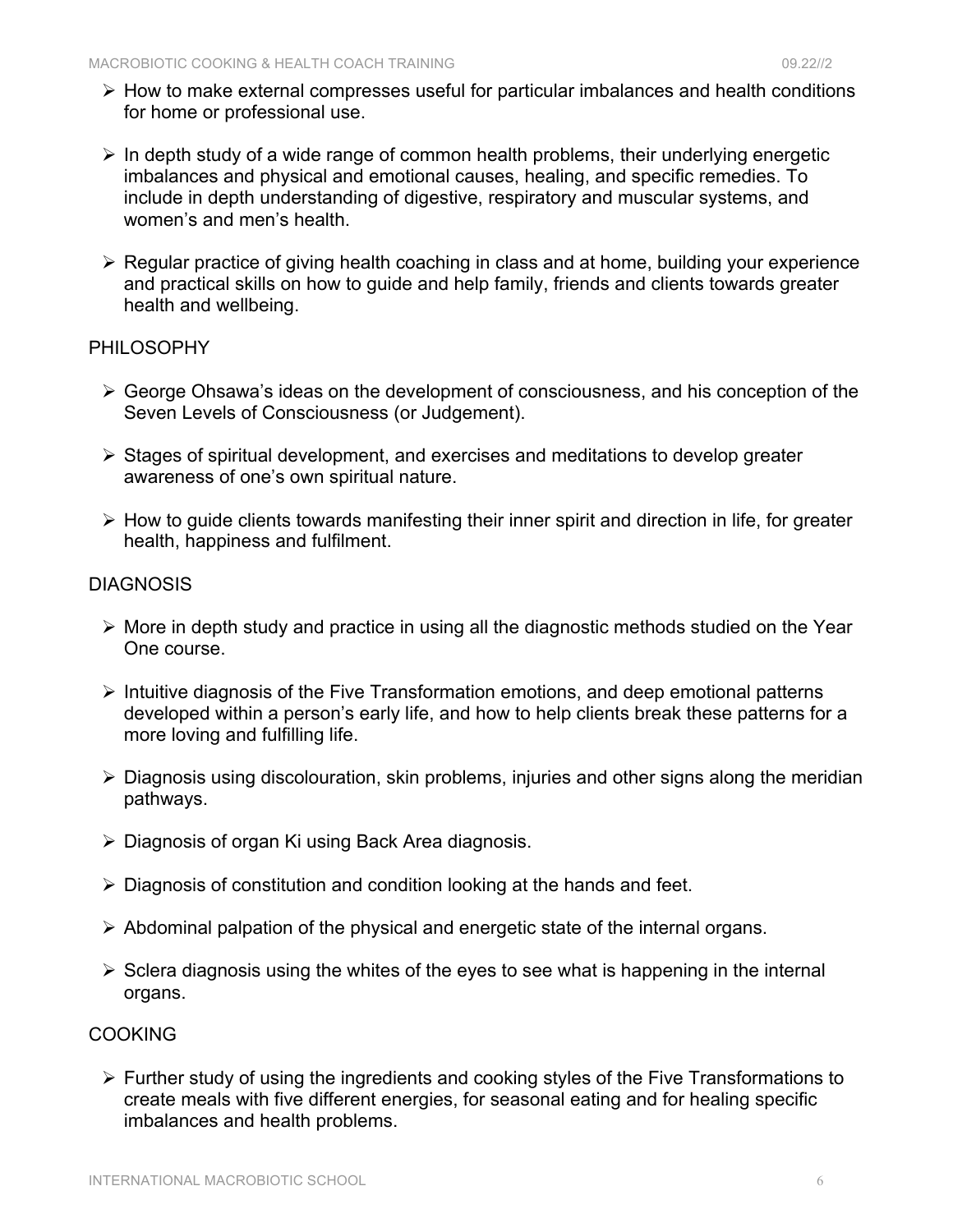- $\triangleright$  Preparation of a range of condiments for enjoyment and specific healing purposes.
- $\triangleright$  The preparation of a range of types of pickles, and their use in medicinal cooking.
- $\triangleright$  Cooking ideal food for men and women, and to strengthen anybody's masculine or feminine energy.
- $\triangleright$  Cooking for babies and toddlers, children and families.
- $\triangleright$  Cooking food suitable for older people.
- $\triangleright$  Cooking for specialised diets including wheat- and gluten-free, Candidiasis and low fibre.
- $\triangleright$  Cooking healthy quick meals.
- $\triangleright$  Gourmet cooking for parties and special occasions.
- $\triangleright$  Guidance on cooking for groups and entertaining or restaurant cooking.
- $\triangleright$  Home practice in giving cooking lessons, and cooking for groups.

#### BODYWORK

- $\triangleright$  Learning to give a full body shiatsu treatment, including giving individually tailored treatments according to your meridian diagnosis.
- $\triangleright$  Giving shiatsu in prone, supine, sitting and side positions.
- $\triangleright$  Recommending and teaching Do-in exercises to help clients.
- $\triangleright$  The back diagnostic areas for diagnosing imbalances in the 12 classical meridians.
- $\triangleright$  Abdominal palpation for diagnosis energetically and of physical organs.

#### WESTERN STUDIES

- $\triangleright$  Study of the anatomy, physiology and pathology of the major systems of the body, including the digestive, respiratory, and reproductive systems.
- $\triangleright$  Western nutrition the body's requirements for carbohydrates, protein, fats and oils, vitamins and minerals, water and salt. The best sources of these nutrients, and their functions within the body.
- $\triangleright$  Acid and alkaline forming foods and balance within the body, understanding the importance of blood sugar levels and what affects them.
- $\triangleright$  The Body Mass Index (BMI) its meaning and use.
- $\triangleright$  Study of current main dietary approaches from a macrobiotic perspective, including paleo diet, veganism, raw foods, food combining, Mediterranean diet etc.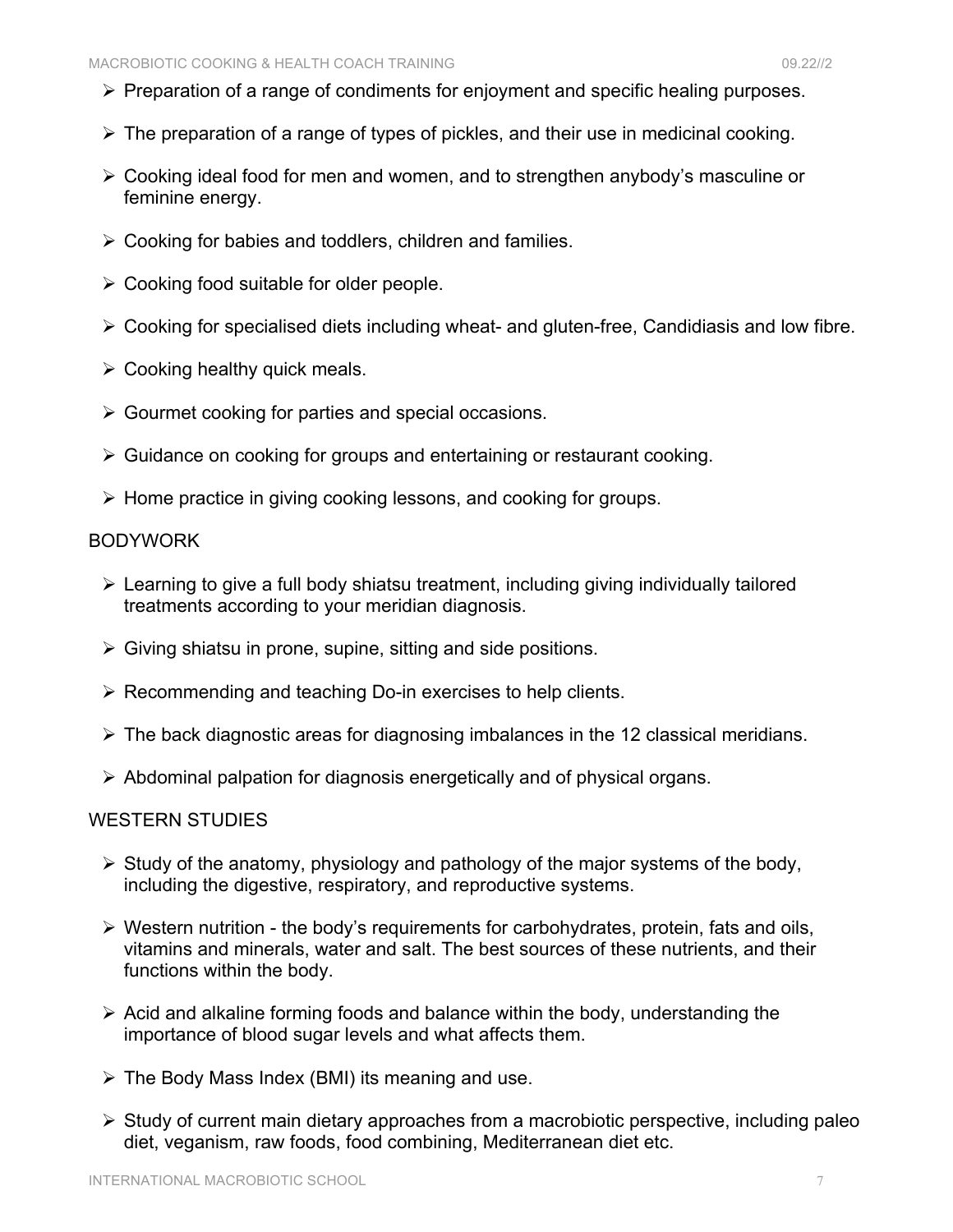- $\triangleright$  Further study and practice in using a variety of interventions in emotional counselling, to enable clients to go more deeply into their feelings and emotions, how to hold catharsis, dealing with transference and counter-transference, and developing your intuitive counselling skills.
- $\triangleright$  Developing an awareness of your deep core emotional patterns that run your life, understanding their causes and how to transform them.
- $\triangleright$  Individual counselling and guidance in small group tutorials.
- $\triangleright$  Chakra breathing as a way of releasing old stuck emotions, and empowering the individual.
- $\triangleright$  Men's and Women's group work empowering the masculine and feminine.

### PHYSICAL AND ENERGETIC EXERCISES

- $\triangleright$  Do-in self-shiatsu including abdominal massage, Makko Ho meridian stretches, and use of the meridian pathways.
- $\triangleright$  Abdominal and chakra breathing exercises and development of hara.

### BUSINESS STUDIES

 $\triangleright$  How to set up a business as a Health Coach and Macrobiotic Cook, including how to create a business plan, how to promote yourself, keeping accounts and paying selfemployed tax.

*This syllabus may be varied slightly according to the needs and progress of particular groups.*

### Other Opportunities to Study and Practice

To help develop your professional cooking skills for groups, you will be asked to assist one of the school's expert cooking teachers prepare meals on at least one module of another course. This is a great opportunity to learn about macrobiotic cooking and master some new recipes, and develop professional experience in catering.

### What to Bring

**Clothing -** As well as your normal daily wear, please bring clean, loose, comfortable cotton clothing for doing exercise and giving shiatsu.

**Writing Materials -** You will be provided with extensive course notes, but you will also need A4 file paper or a book to write in for additional notes.

**A Knife and Apron -** For the hands-on cooking classes – bring to *every module.*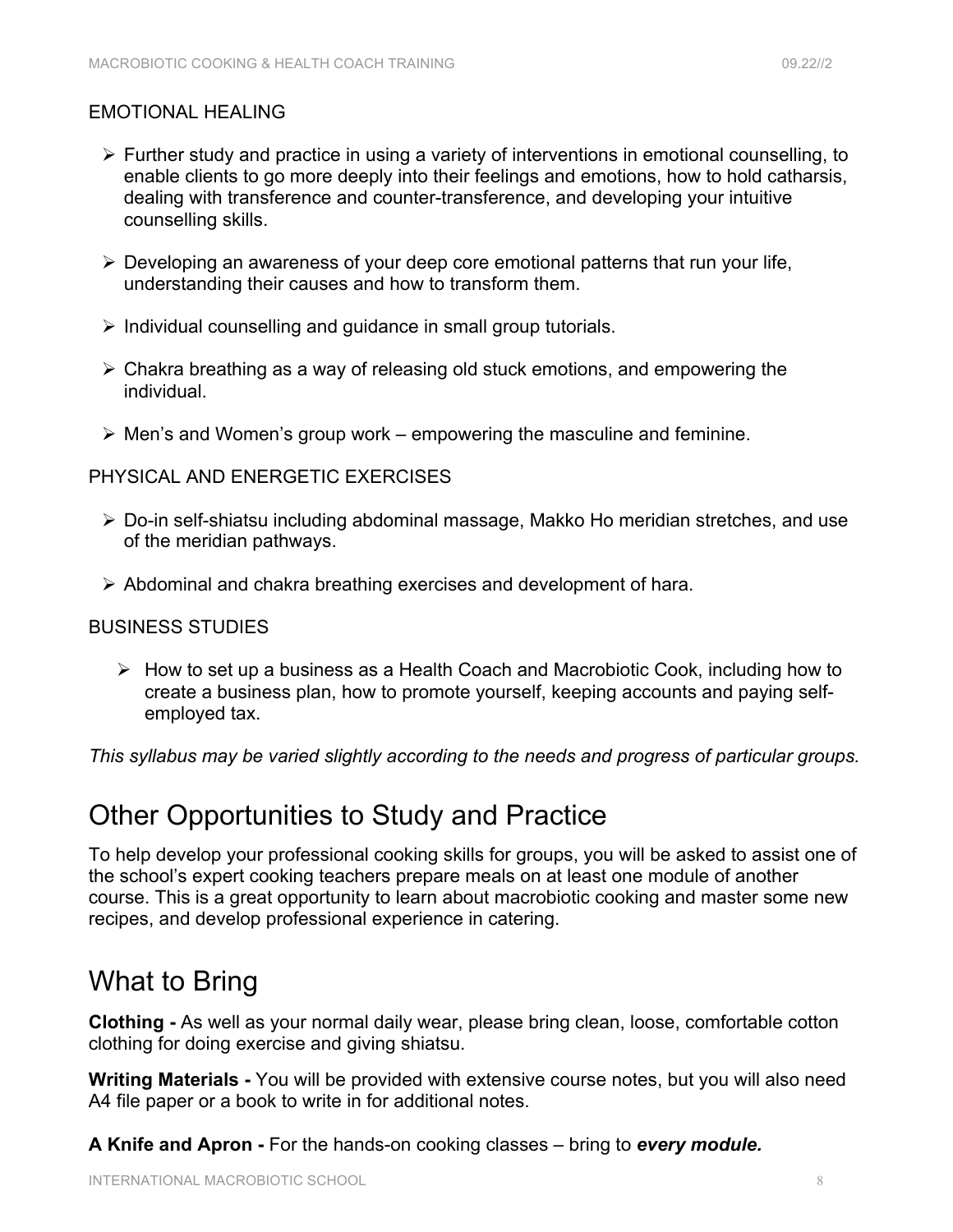### Course Requirements

At the end of the Second Year Course you will receive a certificate as a Health Coach, Macrobiotic Cook and Wellbeing Shiatsu Practitioner on satisfying the following requirements.

- 1. A minimum of 90% attendance of teaching days on the course.
- 2. Completion of all homework.
- 3. A pass in the end of year theory assessment.
- 4. A pass in the end of year practical assessment
- 5. A pass in the end of year cooking assessment.
- 6. A pass in the end of year interview.

It is necessary for a student to have obtained their certificate as a Health Coach &Macrobiotic Cook before beginning the Third Year Course. Should one or more assessments not be passed, guidance will be given on what further work is needed, and they can be retaken after enough time for further study or practice.

### **Attendance**

Hopefully students will be able to fully attend all of the course, however if some days have to be missed due to illness etc. this should not exceed 10% of the course or 3 teaching days. If you miss days, it is your responsibility to make up the missed work. This is most easily done by getting together with or communicating with other students who attended the missed days. You can also arrange additional tutorial time with teachers, who will charge individually for their time. If you miss more than 3 teaching days you will be expected to make up the missed work through extra paid tutorials or other teaching, to be discussed and arranged with Oliver.

### Home Assignments

Between weekends there will be various kinds of work to be completed by the following weekend. This includes reading, written work, cooking for yourself and others including a work practice, and practicing health coaching on members of the public. The amount of work will be approximately 6 hours per week.

The homework will include Western anatomy and physiology. Students who have previously completed a course within the last 5 years covering the same syllabus to at least the same depth, may be exempted from the homework on producing evidence of their previous studies. If this applies to you, please hand details of your previous study, including syllabus covered, hours of tuition and completion certificate in to Oliver.

### Assessments

The assessments for the Second Year Course will be more in depth than in the first year. During the course there will be practical assessments, for example on your cooking. At the end of the year there will be a theory paper assessing your knowledge, a cooking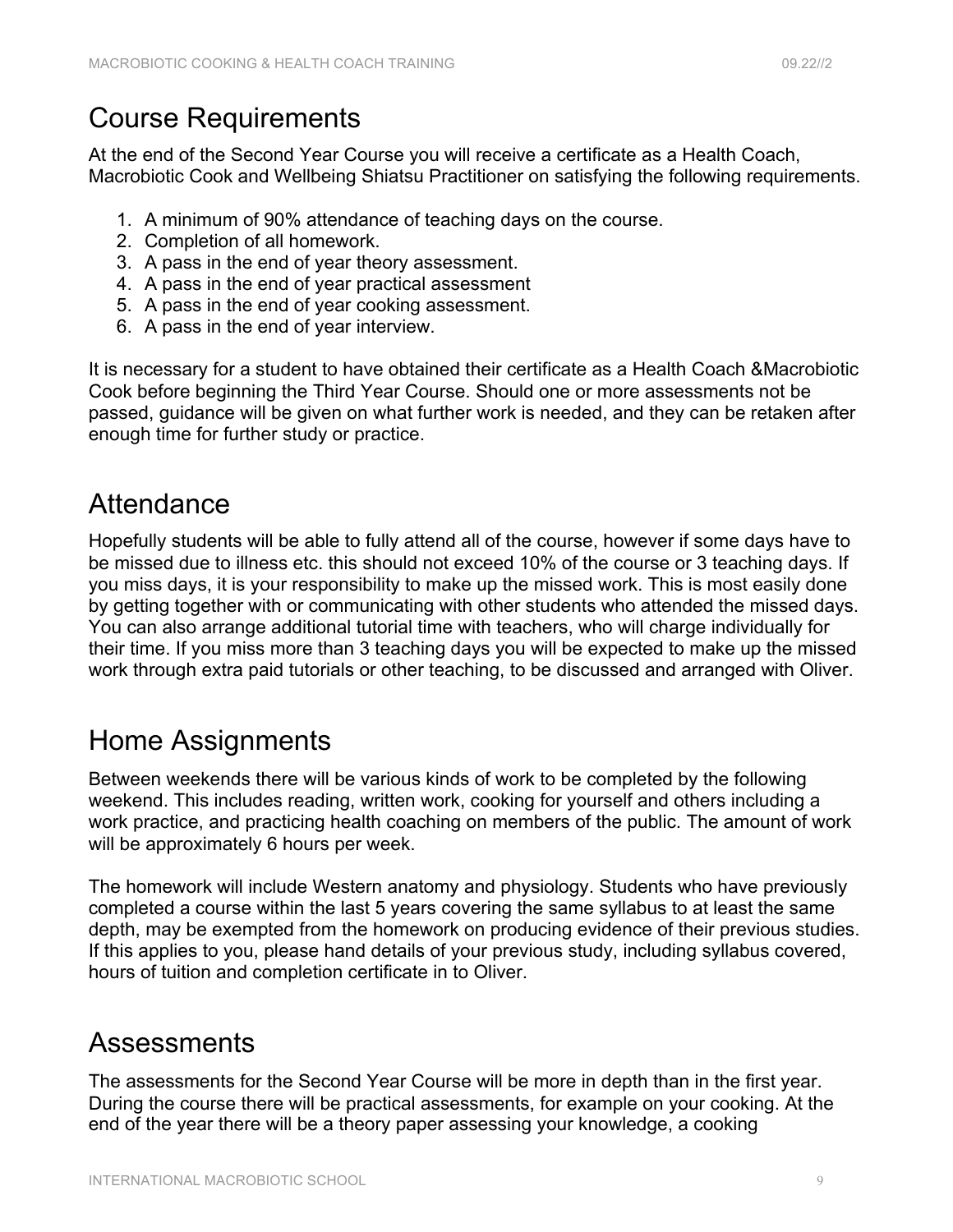assessment, and a practical assessment in which you need to locate meridians, tsubo and back diagnostic area, give shiatsu and teach Do-in.

There is also an interview in which we are looking to see that you have learnt and integrated all the course material, have used the course to develop your own physical and emotional health, and are ready to practise professionally as a Macrobiotic Cook & Health Advisor with a good understanding of professional ethics.

Should you not succeed with a particular assessment, we will guide you on what extra study or practice you need, before retaking the assessment. The fee for retaking assessments is £45 for a cooking or theory assessment, and £25 for a practical assessment or interview.

### Personal Development During This Course

This course is intended to aid your own physical, emotional and spiritual development, as well as teaching you the knowledge, skills and techniques of healing others. We are expecting that during this second year, you will be integrating what you are being taught into your own life, be cooking for yourself and any others in your home on a regular basis, and identifying your core emotional patterns and be actively transforming these. If you feel you need additional help with emotional work we advise you to find a suitable counsellor, psychotherapist or other emotional worker.

As always, if you find yourself going through inner difficulties, please get support from your peers, the Teaching Assistant, and your teachers.

### The Library

The school has a library of books which can be used on the tuition weekends, and can be taken out until the next teaching block. Details of all books borrowed must be recorded in THE BOOK by the Teaching Assistant. Please remember to bring your books back on the next weekend, as others may be waiting to read them!

### Your Feedback to the School

Every teaching block we will be asking you for written feedback on the course and the teaching, so that we can make improvements to the quality of your training. Of course, if there is anything you are unhappy about or if you have any suggestions to make, you do not have to wait for this written feedback - tell us as soon as possible so that we can remedy or improve the situation.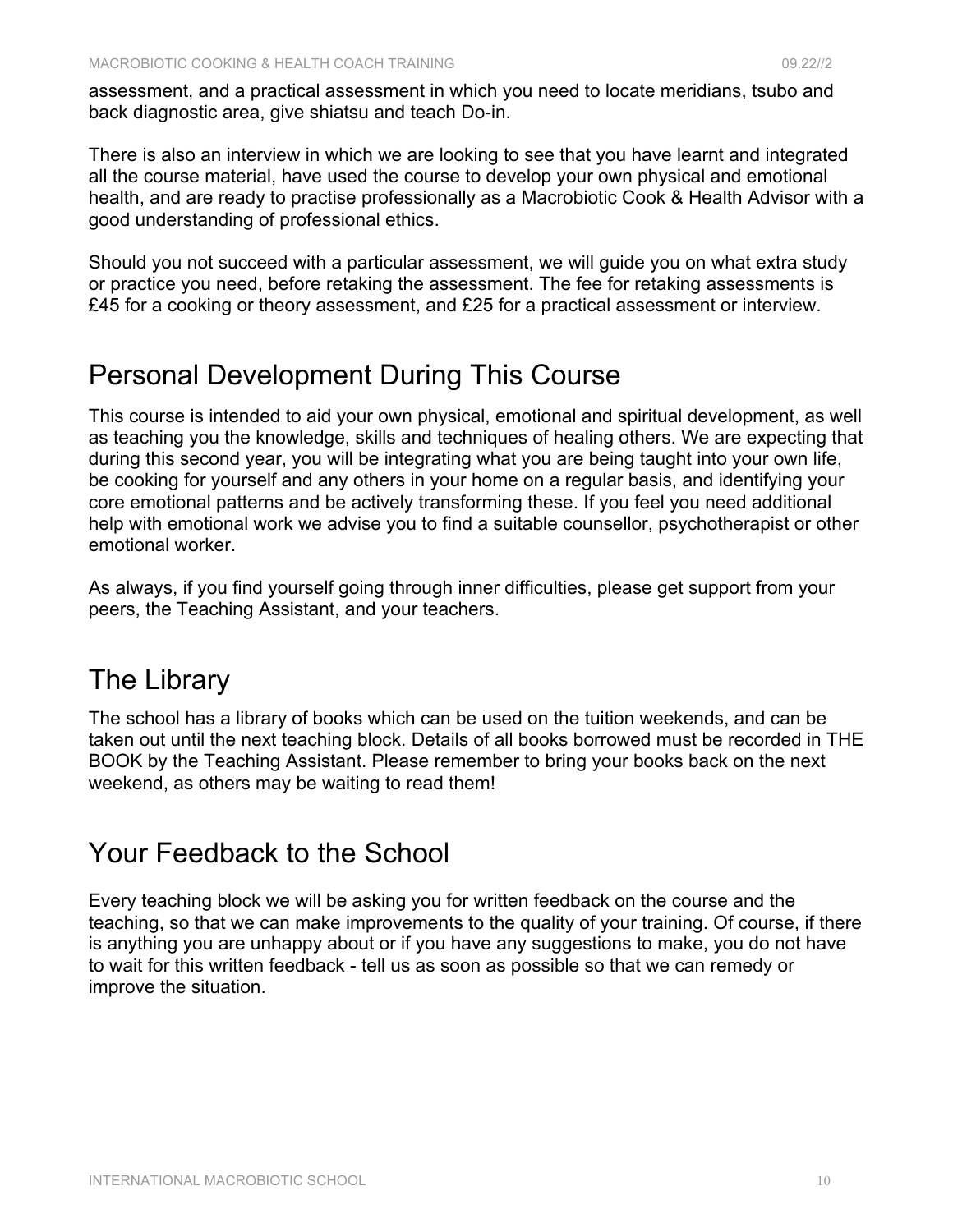### Book List

Below are books that you will find useful to read during this course. You may want to buy some of them, as you will find yourself wanting to refer to them frequently, but others you may want to borrow.

#### PHILOSOPHY

Macrobiotics: An Invitation to Health and Happiness, George Ohsawa. GOMF. Essential Ohsawa, George Ohsawa. GOMF. The Book of Macrobiotics, Michio Kushi & Alex Jack. Japan Publications.

#### HEALTH STUDIES

The Yellow Emperor's Classic of Internal Medicine, Ilza Veith. Uni of California. Natural Healing Through Macrobiotics, Michio Kushi. Japan Publications. Macrobiotic Home Remedies, Michio Kushi. Japan Publications. The Macrobiotic Path to Total Health, M Kushi & A Jack. Ballantine Books. Traditional Acupuncture: The Law of the Five Elements, D Connelly. Healing Your Emotions: Angela & John Hicks. Thorsons.

#### **DIAGNOSIS**

Your Face Never Lies, Michio Kushi. Avery Publishers. Reading The Body, Wataru Ohashi. Penguin Compass. How to See your Health: The Book of Oriental Diagnosis, Michio Kushi. Japan Pub.

#### COOKING

Food Children Enjoy, Peta Jane Gulliver. Cornish Connection. Aveline Kushi's Complete Guide to Macrobiotic Cooking, Aveline Kushi. The Self-Healing Cookbook, Kristina Turner. Earthtones Press. Japanese Foods That Heal. Jan and John Belleme.

#### BODYWORK

Shiatsu A Practical Introduction, Oliver Cowmeadow. Ebury Press. Fourteen Classical Meridians, by Sue Hix, or a set of meridian charts.

#### WESTERN MEDICINE

Human Form & Function, Minett, Wayne & Rubenstein. Collins Educational. The Anatomy Colouring Book, Kapit & Elson. Harper Collins. Principles of Anatomy & Physiology, Tortora & Derrickson. John Wiley. New Optimum Nutrition Bible, Patrick Holford. Piatkus.

#### EMOTIONAL HEALING

Helping the Client, John Heron. Sage Publications.

### PHYSICAL & ENERGETIC EXERCISES

Mind Your Body, A.Scott and S.Wale. Devon School of Shiatsu. The Book of Do-in, Michio Kushi. Japan Publications.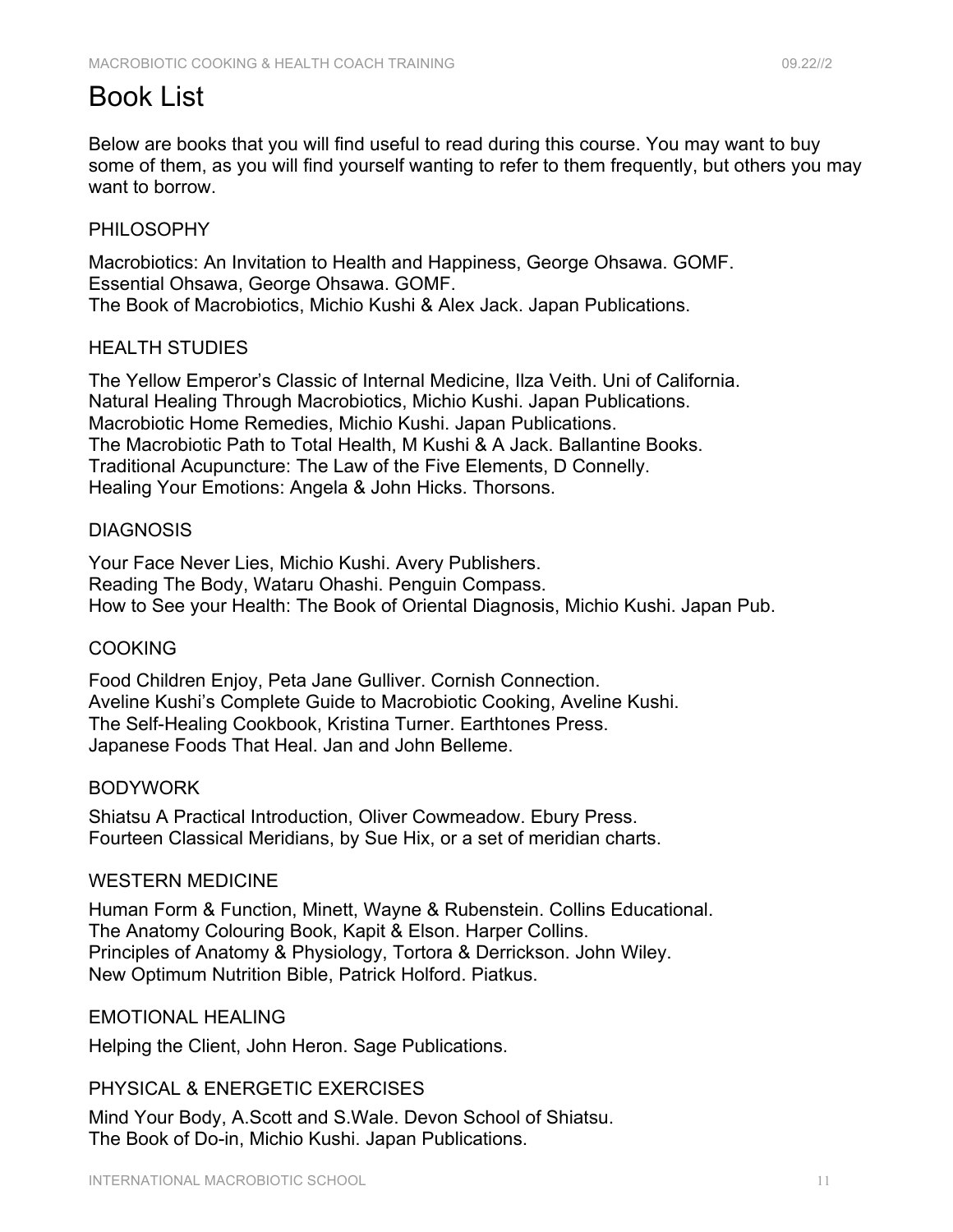### The Teaching Team

The main teachers for this course are Oliver Cowmeadow teaching the theory and personal development, Lara Holmes teaching the cooking, and Dilek Shore teaching the shiatsu. There will be some additional teaching with Dave Sowden and Dejan Belusevic, and here will also be some classes on Western anatomy and physiology with Keith Belliss.

For each year course students have a Course Tutor, who is most closely following your learning and progress, and is the first person to contact when you have questions or problems. On this course your Course Tutor is Oliver Cowmeadow.

Further information on these and other teachers can be found on our website.

### The Macrobiotic Association Practitioner Register

Complementary health practitioners in the UK normally gain accreditation with a professional body in their field, and for macrobiotic healing arts we have the Macrobiotic Association. Studying at the International Macrobiotic School has the advantage that its courses have been ratified by the association, so that on passing the school's exams, you do not have to attend the association's own exams. You will only need to submit some case studies and have an in person or online interview with the association.

The Association accredits people in the following two macrobiotic healing arts.

1. Macrobiotic Health Coach & Cook

*Approximately 300 hours of study over a period of two years.*

This qualification shows that a person is able to guide others to greater health and wellbeing, and is an excellent cook able to cook a wide range of dishes and meals for many different situations, such as cooking for families, groups of people on workshops, parties, buffets, making gluten-free food etc.

This person will also be able to give talks or classes, giving general advice on how to live and eat in a healthy way, including the giving of Do-in exercise classes.

#### 2. Macrobiotic Health Consultant & Medicinal Cook

*Requires previous study of the Macrobiotic Health Coach & Cook syllabus, plus additional training in the pathology of a wide range of illnesses, and an in depth study of the macrobiotic approach to healing, and cooking for specific healing purposes. Requires a minimum of 3 years study and practice to develop all the knowledge and skills needed to give in depth guidance to those who are suffering from minor and more serious illnesses.*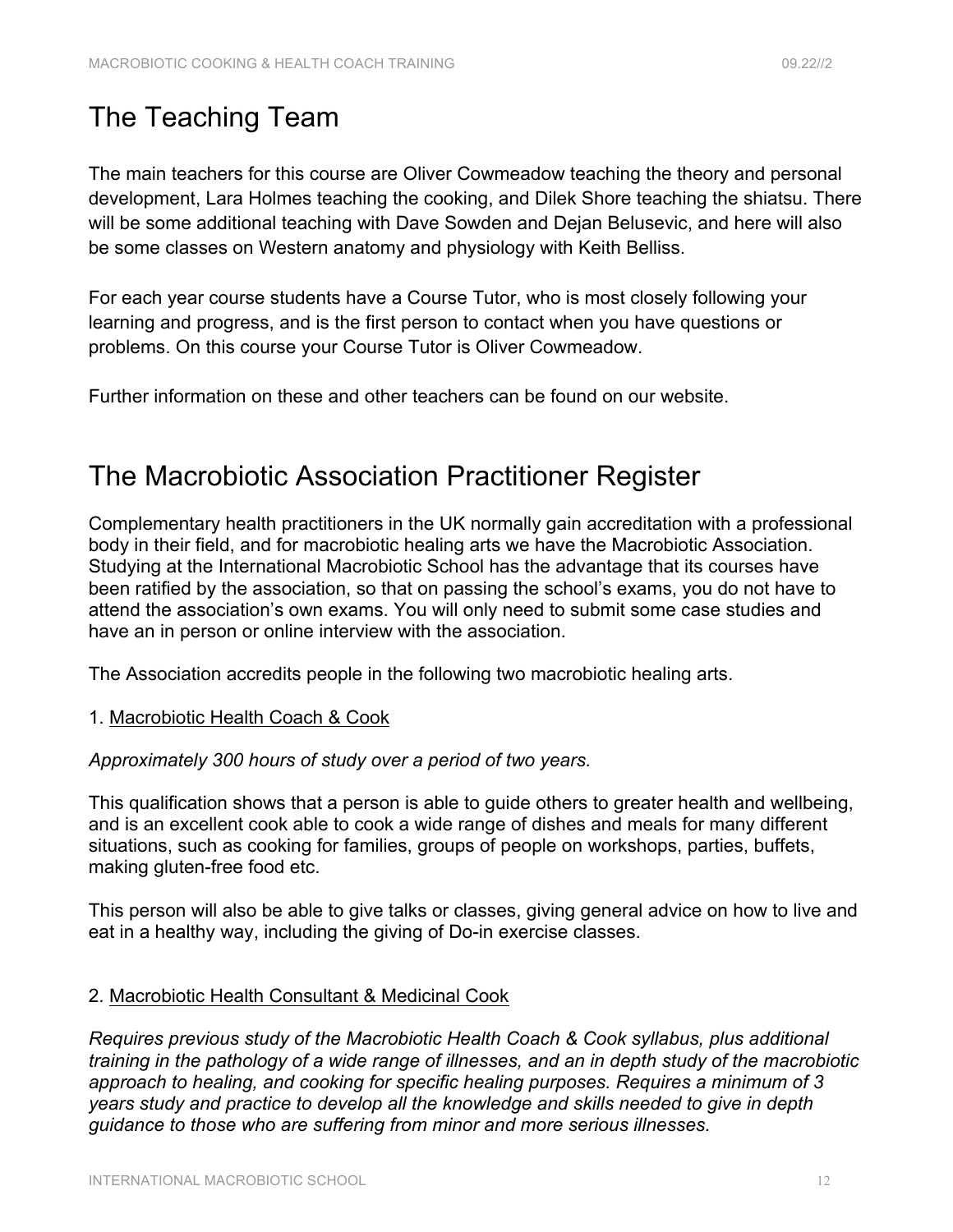This training includes much training and practice in counselling real people, to achieve a high level of skills and knowledge. This qualification enables one to give individual advice and health consultations to people with a wide range of health conditions. Work may be within a health centre or macrobiotic educational centre, or as an independent complementary health practitioner.

GAINING QUALIFICATIONS WITH THE INTERNATIONAL MACROBIOTIC SCHOOL

After completing our Second Year Course, students will have covered all the requirements for qualification as a Macrobiotic Health Coach & Cook. You can therefore start building a career as a Health Coach, and working as a macrobiotic cook, caterer or cooking teacher. You will also be qualified to give Wellbeing Shiatsu for general relaxation, de-stressing and creating wellbeing; some students begin a shiatsu practice after completing the Second Year course.

After completing the Third Year Course our students have fully covered the requirements for accreditation as a Macrobiotic Consultant and Medicinal Cook.

### Travel to the School

If you are travelling by train, it may be possible for you to get a Student Rail Card via the school, to make your travel cheaper. Please ask the office for details.

### Getting In Contact

There are a number of ways of contacting us before or during the course. For administrative matters such as dates, payment of fees etc. please contact the office.

Telephone 01803 762598 Email info@macroschool.co.uk Land address: International Macrobiotic School, Murtwell House, Diptford, Totnes TQ9 7NQ, UK.

To contact Oliver please phone the office (if I am not in, leave a message and I will get back to you) or email oliver@macroschool.co.uk.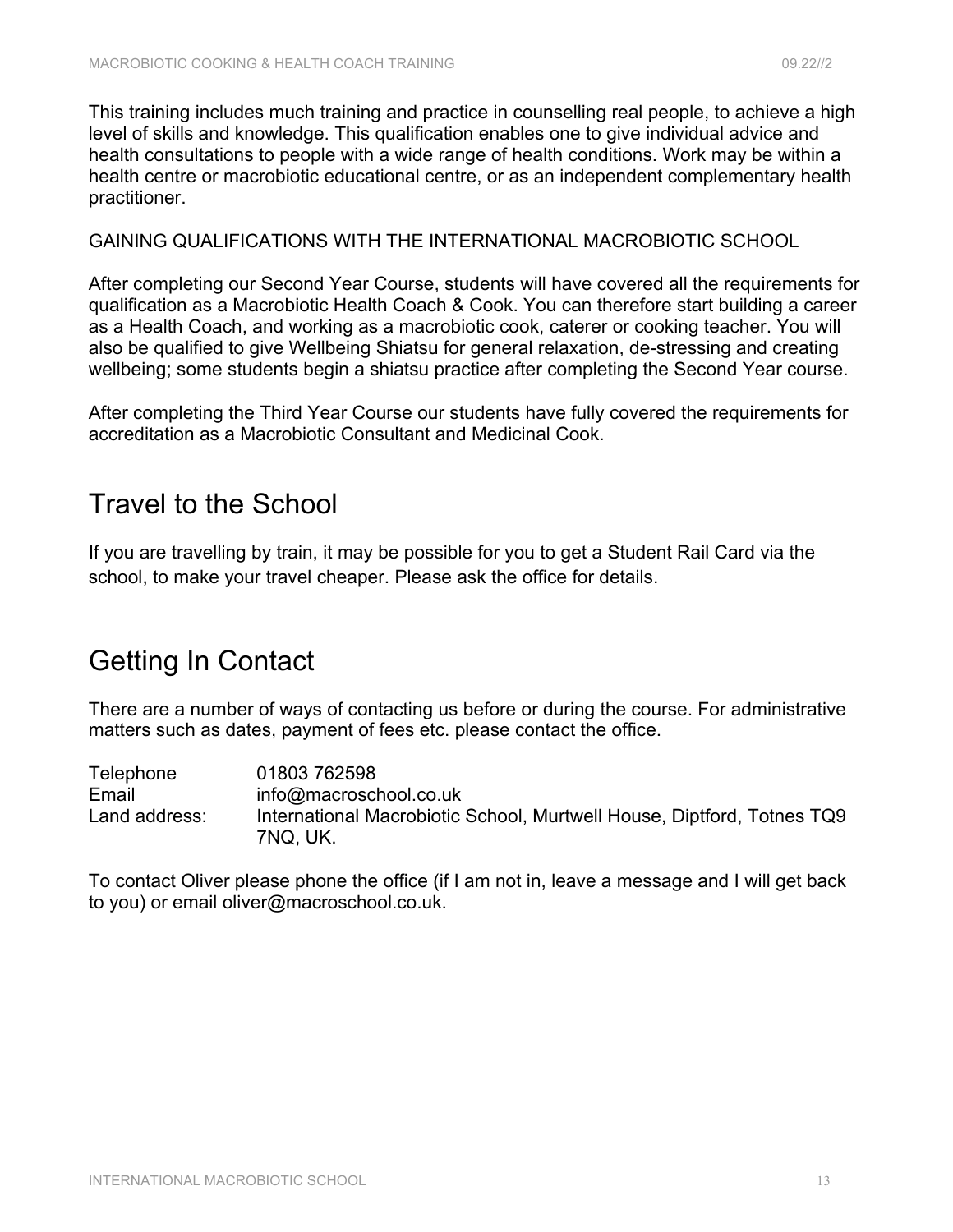#### **SECOND YEAR SCHEDULE FOR PAYMENT OF COURSE FEES**

#### **September 2022 - July 2023 (course code 09.22/2)**

The full fee for the year is £4030. We need you to pay your course fees by the dates given on this sheet. The dates may vary slightly from the dates given in the original Course Details document.

**Deposit of £750** - can be paid by cheque (to International Macrobiotic School) or bank transfer.

**DUE as soon as you receive confirmation of a place, or by August 28th 2022 at the latest.**

**Balance of £3280** – can be paid by cheque or bank transfer. We don't usually accept cash. **Due August 28th 2022 at the latest.**

#### **or**

**Instalments 12 payments of £277.50** – to be paid by Standing Order or bank transfer, in accordance with the schedule below.

Please note that payments will need to leave your account some days before the dates they are due to reach us, because of bank processing times.

| <b>FIRST INSTALMENT:</b>       | to be received on September 20th 2022                |
|--------------------------------|------------------------------------------------------|
| <b>SUBSEQUENT INSTALMENTS:</b> | to be received on the 20 <sup>th</sup> of each month |
| <b>FINAL INSTALMENT</b>        | to be received on August 20 <sup>th</sup> 2023       |

#### **PAYMENT INFORMATION**

BANK NAME LLOYDS TSB BRANCH TOTNES ACCOUNT NAME INTERNATIONAL MACROBIOTIC SCHOOL SORT CODE 30-98-69 ACCOUNT NUMBER 27953568

PAYMENT REFERENCE 09.22/2 *[your surname]*

#### **FOR PAYMENTS FROM ABROAD:**

PAYMENTS TO BE IN POUNDS STERLING ALL BANK CHARGES PAID BY SENDER

IBAN GB43 LOYD 3098 6927 9535 68 BIC / SWIFT CODE LOYDGB21183

PAYMENT REFERENCE 09.22/2 *[your surname]*